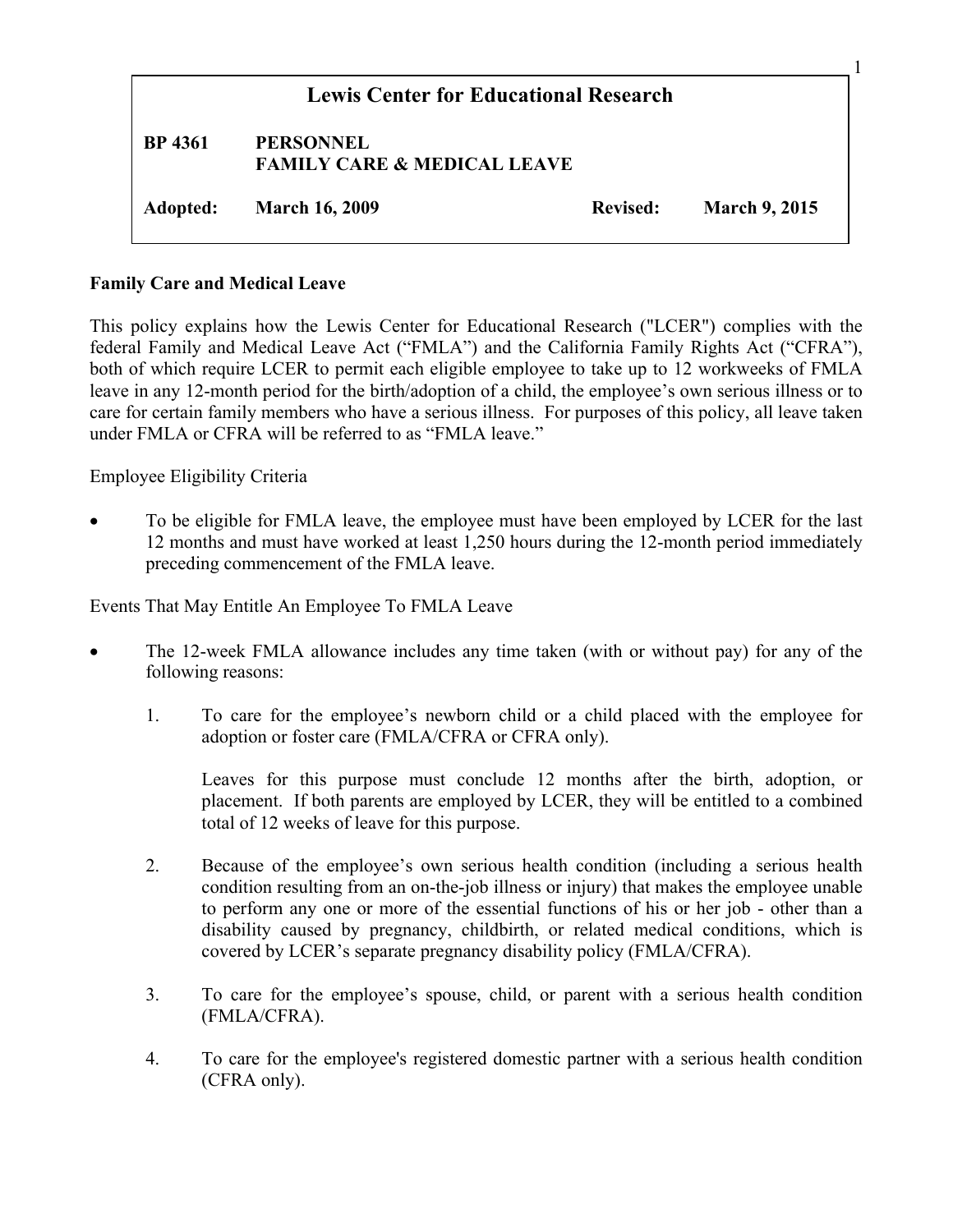- 5. For any "qualifying exigency" (as defined by federal regulation) because the employee is the spouse, child, or parent of an individual on active military duty (or has been notified of an impending call or order to active duty) in the Armed Forces in support of a contingency operation (FMLA only).
- 6. An employee who is the spouse, son, daughter, parent, or next of kin of a covered servicemember shall be entitled to a total of 26 workweeks of leave during a 12-month period to care for an ill or injured servicemember with a serious injury or illness(FMLA only).

## Serious Health Condition Defined

• A "serious health condition" is an illness, injury, impairment, or physical or mental condition that involves: (1) inpatient care (i.e., an overnight stay) in a hospital, hospice, or residential medical care facility, including any period of incapacity or any subsequent treatment in connection with such inpatient care; or (2) continuing treatment by a health care provider.

## Amount of FMLA Leave Which May Be Taken

- FMLA leave can be taken in one or more periods, but may not exceed 12 workweeks total for any purpose in any 12-month period, as described below, for any one, or combination of the above-described situations. "Twelve workweeks" means the equivalent of twelve of the employee's normally scheduled workweeks. For a full-time employee who works five eighthour days per week, "twelve workweeks" means 60 working and/or paid eight-hour days.
- Under most circumstances, the 12 weeks of FMLA under federal and state law will run at the same time. The "12 month period" in which 12 weeks of FMLA leave may be taken is the 12 month period immediately preceding the commencement of any FMLA Leave. For purposes of calculating the 12-month period during which 12 weeks of leave may be taken, the LCER uses the 12-month period measured forward from the date your first leave begins. Under most circumstances, leave under federal and state law will run at the same time and the eligible employee will be entitled to a total of 12 weeks of family and medical leave in the designated 12-month period.
- For qualifying exigency or leave to care for a covered servicemember, the 12-month period begins on the first day of the leave, regardless of how the 12-month period is calculated for other leaves. Leave to care for a covered servicemember is for a maximum of 26 workweeks during a 12-month period.

Pay During FMLA Leave

- An employee on FMLA leave because of his or her own serious health condition must use all accrued paid sick leave at the beginning of any otherwise unpaid FMLA leave period.
- An employee on FMLA leave for child care or to care for a spouse, parent, or child with a serious health condition may use any or all accrued paid sick leave at the beginning of any otherwise unpaid FMLA leave.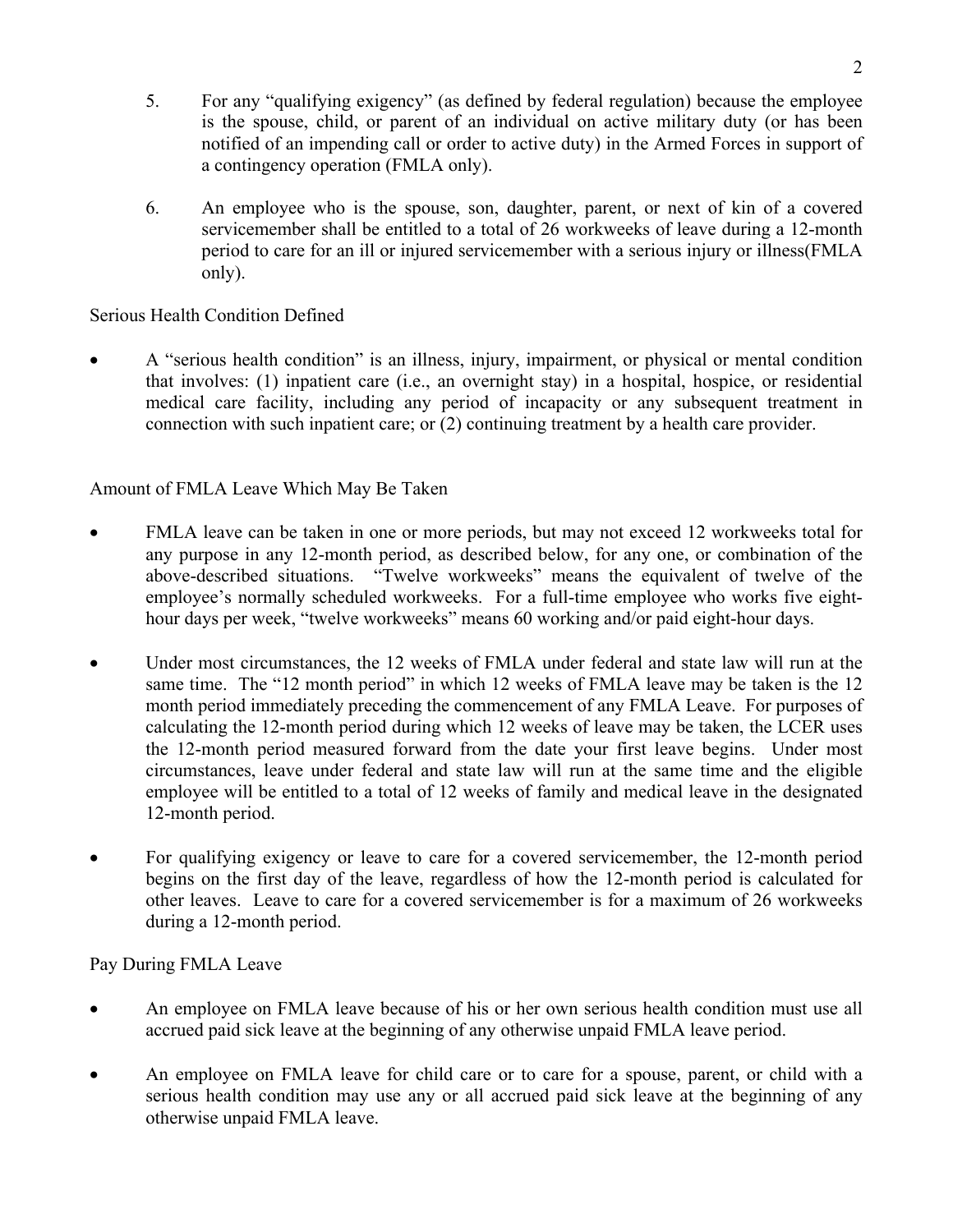- All other FMLA leaves are unpaid leaves.
- The receipt of sick leave pay or State Disability Insurance benefits will not extend the length of the FMLA leave. Vacation pay and sick pay accrues during any period of unpaid FMLA leave only until the end of the month in which unpaid leave began.

# Health Benefits

- The provisions of LCER's various employee benefit plans govern continuing eligibility during FMLA leave, and these provisions may change from time to time. The health benefits of employees on FMLA leave will be paid by LCER during the leave at the same level and under the same conditions as coverage would have been provided if the employee had been continuously employed during the leave period. When a request for FMLA leave is granted, LCER will give the employee written confirmation of the arrangements made for the payment of insurance premiums during the leave period.
- In some instances, the LCER can recover from an employee premiums paid to maintain health coverage if the employee fails to return following PDL.

## Service Time

• An employee on FMLA leave remains an employee and the leave will not constitute a break in service. An employee who returns from FMLA leave will return with the same service time he or she had when the leave commenced.

# Medical Certifications

- An employee requesting FMLA leave because of his or her own or a relative's serious health condition must provide medical certification from the appropriate health care provider on a form supplied by LCER. Failure to provide the required certification in a timely manner (within 15 days of the leave request) may result in denial of the leave request until such certification is provided.
- If LCER has reason to doubt the medical certification supporting a leave because of the employee's own serious health condition, LCER may request a second opinion by a health care provider of its choice (paid for by LCER). If the second opinion differs from the first one, LCER will pay for a third, mutually agreeable, health care provider to provide a final and binding opinion.
- Recertification is required if leave is sought after expiration of the time estimated by the health care provider. Failure to submit required recertifications can result in termination of the leave.

## Procedures for Requesting and Scheduling FMLA Leave

• An employee should request FMLA leave by completing an Application for Family Care Leave and submitting it to his/her immediate supervisor. An employee asking for an Application for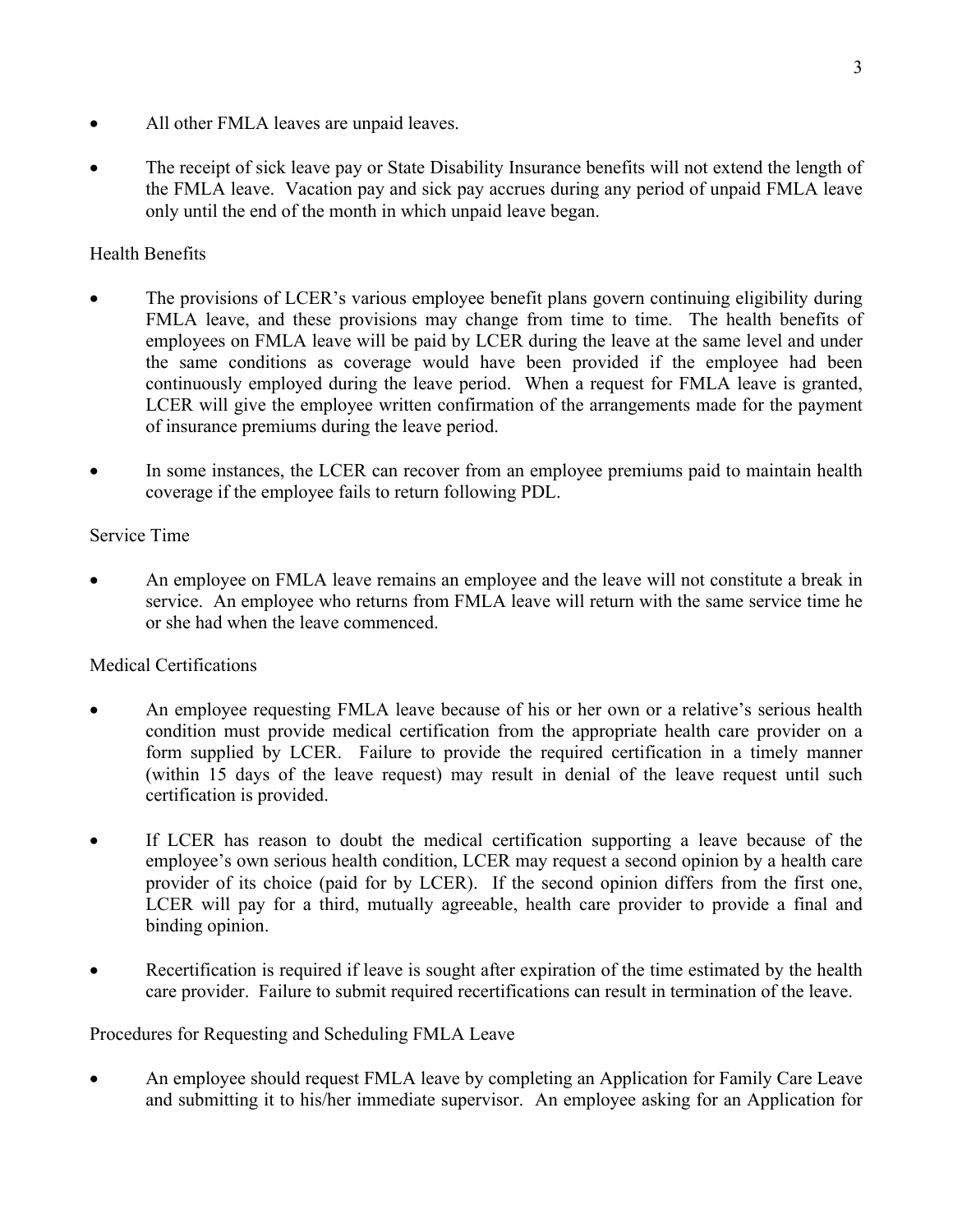Family Care Leave will be given a copy of LCER's then-current FMLA leave policy and Medical Certification form.

- Employees should provide not less than 30 days' notice or such shorter notice as is practicable, for foreseeable childbirth, placement, or any planned medical treatment for the employee or his/her spouse, child, or parent. Failure to provide such notice is grounds for denial of a leave request, except if the need for FMLA leave was an emergency or was otherwise unforeseeable.
- Where possible, employees must make a reasonable effort to schedule foreseeable planned medical treatments so as not to unduly disrupt LCER's operations.
- If FMLA leave is taken because of the employee's own serious health condition or the serious health condition of the employee's spouse, parent or child, the leave may be taken intermittently or on a reduced leave schedule when medically necessary, as determined by the health care provider of the person with the serious health condition.
- If FMLA leave is taken because of the birth of the employee's child or the placement of a child with the employee for adoption or foster care, the minimum duration of leave is two weeks, except that LCER will grant a request for FMLA leave for this purpose of at least one day but less than two weeks' duration on any two occasions.
- If an employee needs intermittent leave or leave on a reduced leave schedule that is foreseeable based on planned medical treatment for the employee or a family member, the employee may be transferred temporarily to an available alternative position for which he or she is qualified that has equivalent pay and benefits and that better accommodates recurring periods of leave than the employee's regular position.
- In most cases, LCER will respond to a FMLA leave request within five business days of acquiring knowledge that the leave is being taken for an FMLA-qualifying reason and, in any event, within 10 days of receiving the request. If an FMLA leave request is granted, LCER will notify the employee in writing that the leave will be counted against the employee's FMLA leave entitlement. This notice will explain the employee's obligations and the consequences of failing to satisfy them.

#### Return to Work

- Upon timely return at the expiration of the FMLA leave period, an employee (other than a "key" employee whose reinstatement would cause serious and grievous injury to LCER's operations) is entitled to the same or a comparable position with the same or similar duties and virtually identical pay, benefits, and other terms and conditions of employment unless the same position and any comparable position(s) have ceased to exist because of legitimate business reasons unrelated to the employee's FMLA leave.
- When a request for FMLA leave is granted to an employee (other than a "key" employee), LCER will give the employee a written guarantee of reinstatement at the termination of the leave (with the limitations explained above).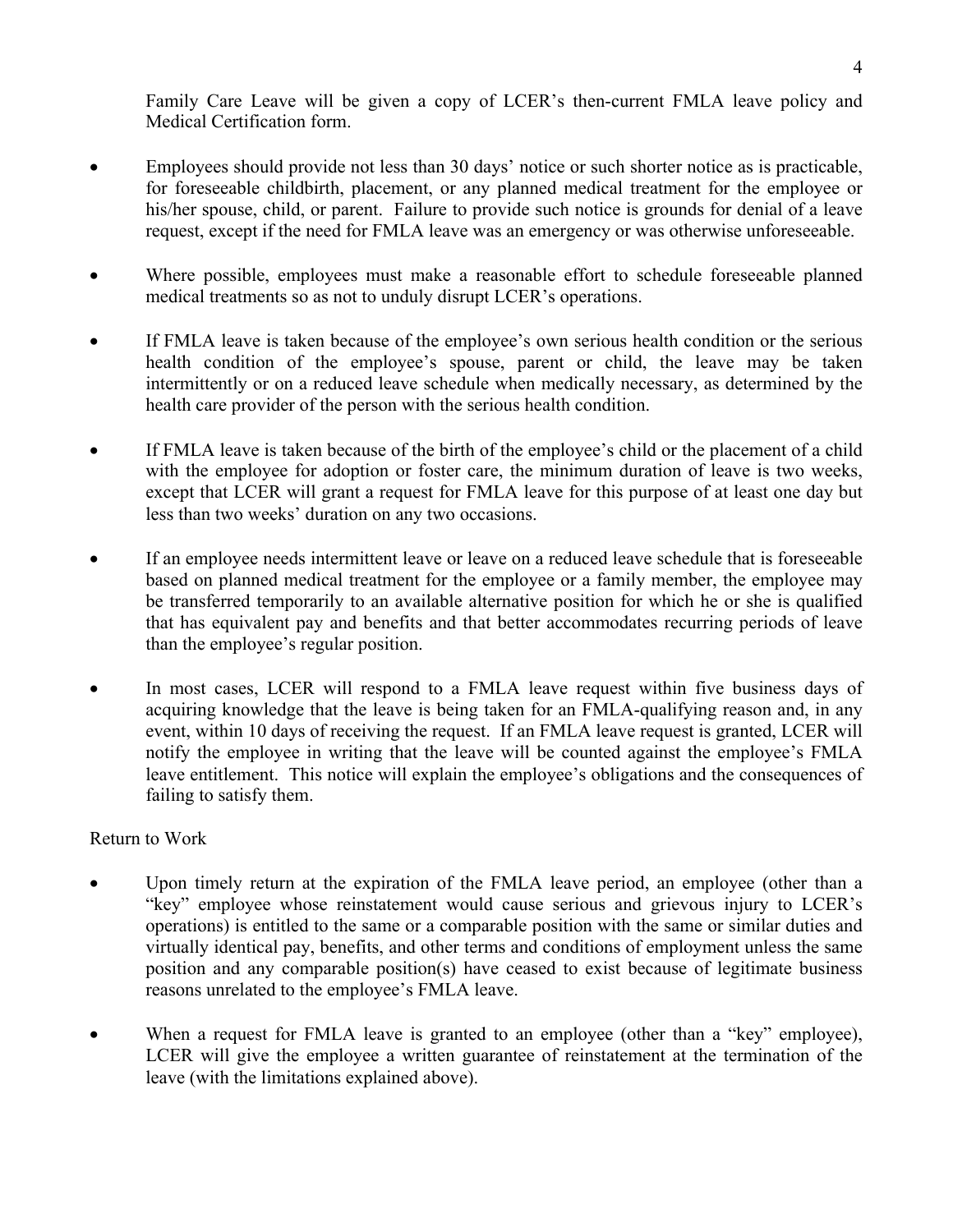- Before an employee will be permitted to return from FMLA leave taken because of his or her own serious health condition, the employee must obtain a certification from his or her health care provider that he or she is able to resume work.
- If an employee can return to work with limitations, LCER will evaluate those limitations and, if possible, will accommodate the employee as required by law. If accommodation cannot be made, the employee will be medically separated from LCER.

Limitations on Reinstatement

- LCER may refuse to reinstate a "key" employee if the refusal is necessary to prevent substantial and grievous injury to LCER's operations. A "key" employee is an exempt salaried employee who is among the highest paid 10% of LCER's employees within 75 miles of the employee's worksite.
- A "key" employee will be advised in writing at the time of a request for, or if earlier, at the time of commencement of, FMLA leave, that he/she qualifies as a "key" employee and the potential consequences with respect to reinstatement and maintenance of health benefits if LCER determines that substantial and grievous injury to LCER's operations will result if the employee is reinstated from FMLA leave. At the time it determines that refusal is necessary, LCER will notify the "key" employee in writing (by certified mail) of its intent to refuse reinstatement and will explain the basis for finding that the employee's reinstatement would cause LCER to suffer substantial and grievous injury. If LCER realizes after the leave has commenced that refusal of reinstatement is necessary, it will give the employee at least ten (10) days to return to work following the notice of its intent to refuse reinstatement.

Employment During Leave

An employee on FMLA leave may not accept employment with any other employer without LCER's written permission. An employee who accepts such employment will be deemed to have resigned from employment at LCER.

## **Pregnancy Disability Leave ("PDL")**

This policy explains how LCER complies with the California Pregnancy Disability Act, which requires LCER to give each female employee an unpaid leave of absence of up to four (4) months, as needed, for the period(s) of time a woman is actually disabled by pregnancy, childbirth, or related medical conditions.

Employee Eligibility Criteria

• To be eligible for PDL, the employee must be disabled by pregnancy, childbirth, or a related medical condition and must provide appropriate medical certification concerning the disability.

Events That May Entitle An Employee to PDL

• The four-month pregnancy disability leave allowance includes any time taken (with or without pay) for any of the following reasons: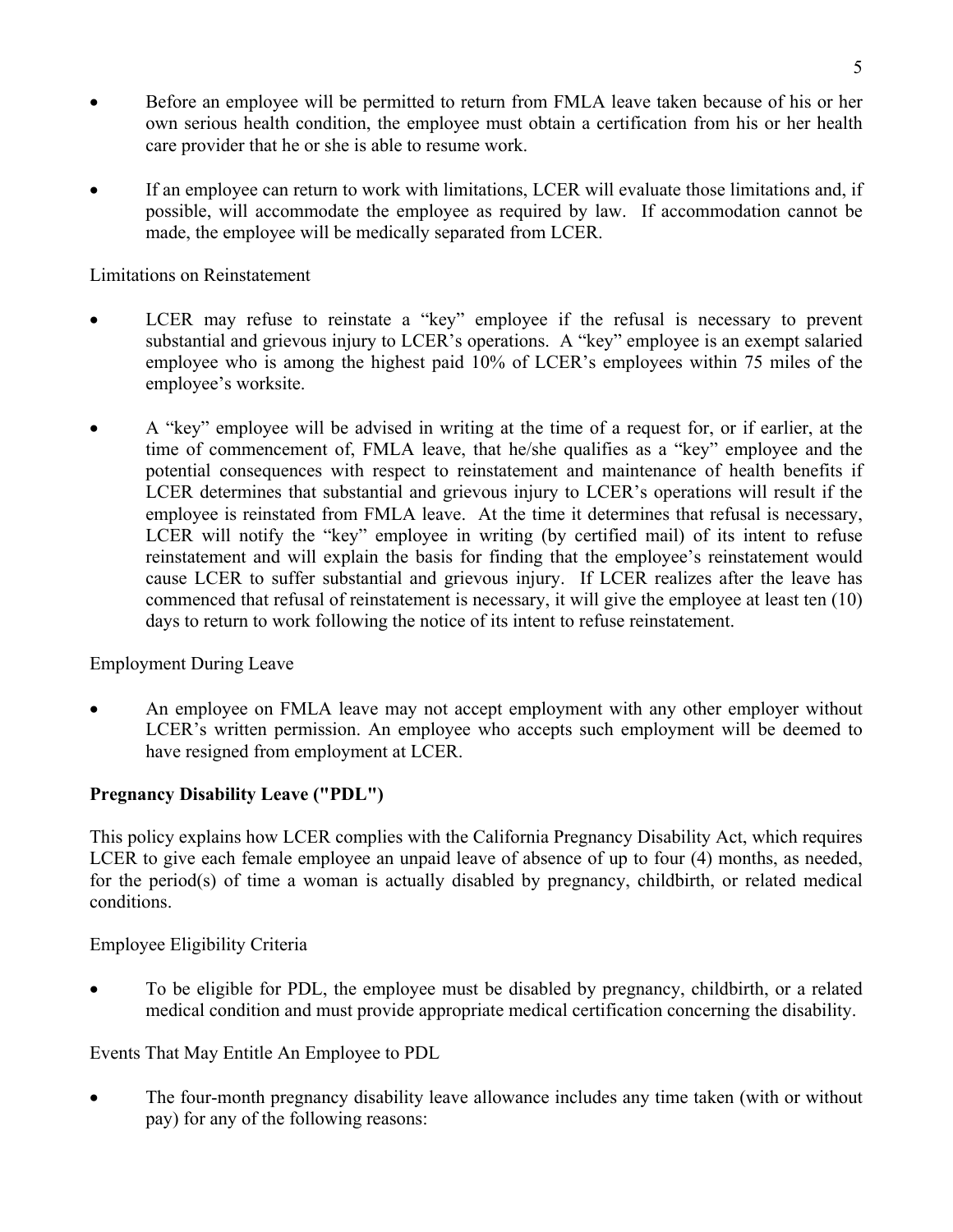- 1. The employee is unable to work at all or is unable to perform any one or more of the essential functions of her job without undue risk to herself, the successful completion of her pregnancy, or to other persons because of pregnancy or childbirth, or because of any medically recognized physical or mental condition that is related to pregnancy or childbirth (including severe morning sickness); or
- 2. The employee needs to take time off for prenatal care.

## Duration Of PDL

- PDL may be taken in one or more periods, but not to exceed four months total. "Four months" means the number of days the employee would normally work within four months. For a fulltime employee who works five eight hour days per week, four months means 88 working and/or paid eight hour days of leave entitlement based on an average of 22 working days per month for four months.
- PDL does not count against the leave which may be available as Family Care and Medical Leave.

Pay During PDL

- An employee on pregnancy disability leave must use all accrued paid sick leave at the beginning of any otherwise unpaid leave period.
- The receipt of sick leave pay or state disability insurance benefits will not extend the length of pregnancy disability leave.
- Vacation pay and sick pay accrues during any period of unpaid pregnancy disability leave only until the end of the month in which the unpaid leave began.

## Health Benefits

The provisions of LCER's various employee benefit plans govern continued eligibility during PDL, and these provisions may change from time to time. The health benefits of employees on PDL will be paid by the LCER during the leave at the same level and under the same conditions as coverage would have been provided if the employee had been continuously employed during the leave period. When a request for PDL leave is granted, LCER will give the employee written confirmation of the arrangements made for the payment of insurance premiums during the leave period.

In some instances, the LCER can recover from an employee premiums paid to maintain health coverage if the employee fails to return following PDL.

## Service Time

• An employee on PDL remains an employee of LCER and a leave will not constitute a break in service. When an employee returns from PDL, he or she will return with the same service time he or she had when the leave commenced.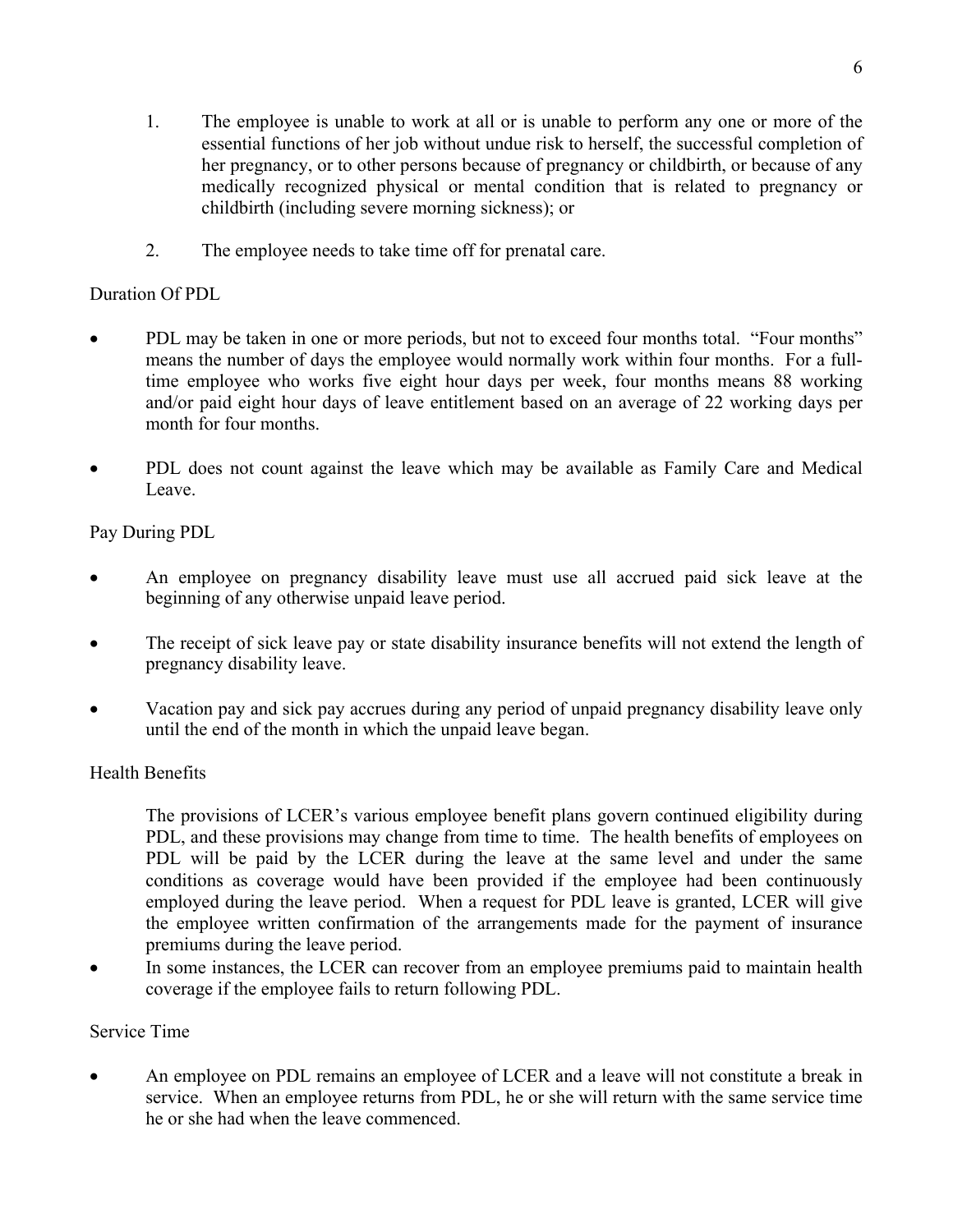#### Medical Certifications

- An employee requesting a PDL must provide medical certification from her healthcare provider on a form supplied by LCER. Failure to provide the required certification in a timely manner (within fifteen (15) days of the leave request) may result in a denial of the leave request until such certification is provided.
- Recertification is required if leave is sought after expiration of the time estimated by the healthcare provider. Failure to submit required recertifications can result in termination of the leave.

Requesting And Scheduling PDL

- An employee should request PDL by completing a Application for Family Care Leave and submitting it to her supervisor. An employee asking for an Application for Family Care Leave will be referred to LCER's then current pregnancy disability leave policy and Medical Certification form.
- Employee should provide not less than thirty (30) days or as short of notice as is practicable, if the need for the leave is foreseeable. Failure to provide such notice is grounds for denial of the leave request, except if the need for PDL was an emergency and was otherwise unforeseeable.
- Where possible, employees must make a reasonable effort to schedule foreseeable planned medical treatments so as not to unduly disrupt LCER's operations.
- PDL may be taken intermittently or on a reduced leave schedule when medically advisable, as determined by the employee's healthcare provider
- If an employee needs intermittent leave or leave on a reduced leave schedule that is foreseeable based on planned medical treatment, the employee may be transferred temporarily to an available alternative position for which he or she is qualified that has equivalent pay and benefits that better accommodates recurring periods of leave than the employee's regular position.
- In most cases, LCER will respond to a PDL request within two (2) days of acquiring knowledge that the leave qualifies as pregnancy disability and, in any event, within ten (10) days of receiving the request. If a pregnancy disability leave request is granted, LCER will notify the employee in writing and leave will be counted against the employee's PDL entitlement. This notice will explain the employee's obligations and the consequences of failing to satisfy them.

## Return To Work

Upon timely return at the expiration of the PDL period, an employee is entitled to the same position unless the employee would not otherwise have been employed in the same position (at the time reinstatement is requested). If the employee is not reinstated to the same position, she must be reinstated to a comparable position unless there is no comparable position available,